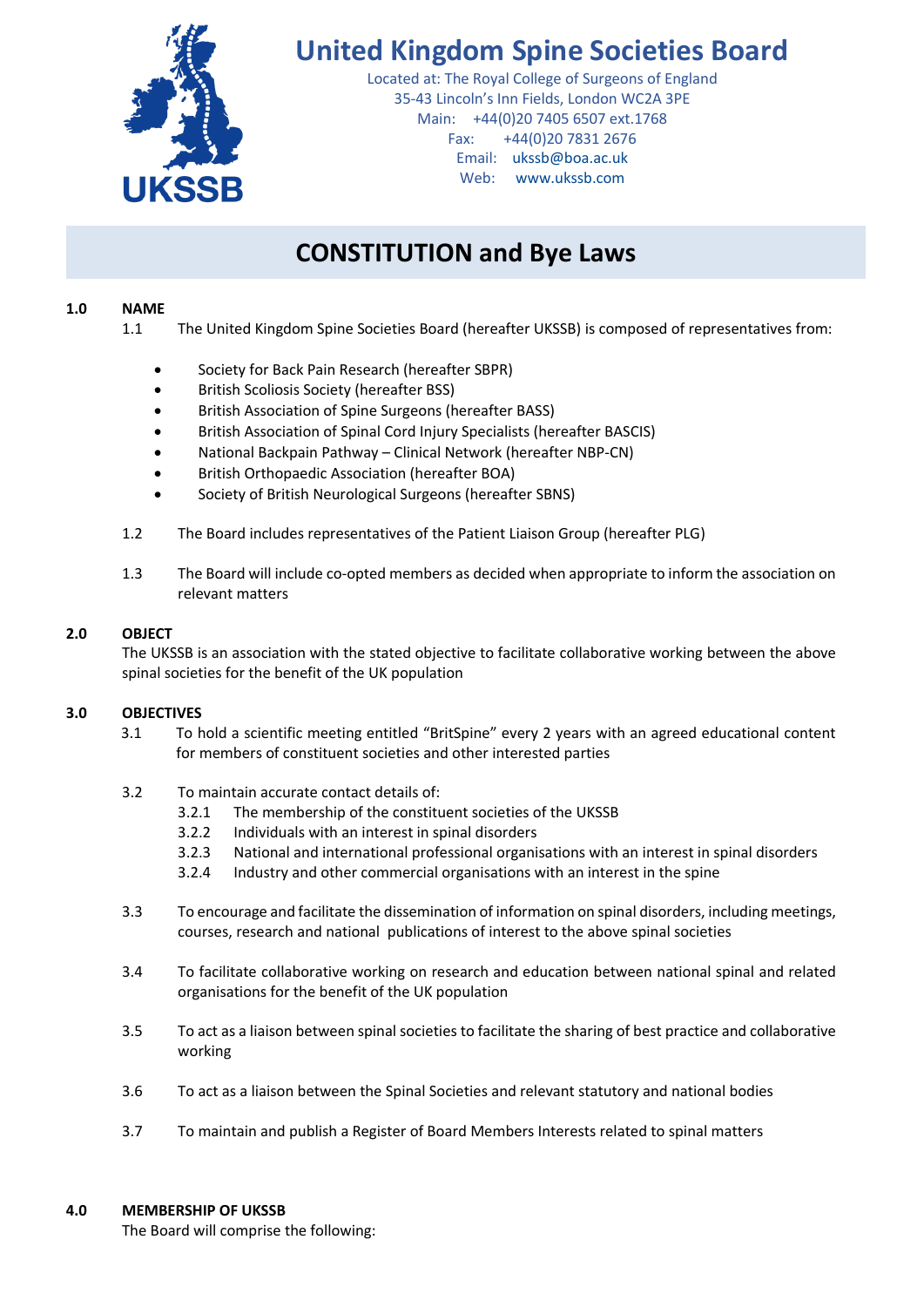- 4.1 The Officers comprise the Chair, Secretary and Treasurer each of whom will have one vote **(3 votes in total)**
- 4.2 Two representatives of each of the Constituent UK Spine Societies (SBPR, BSS, BASS, BASCIS) and one representative for NBP-CN, each representative will have one vote **(9 votes in total)**
- 4.3 Two representatives each from BOA and SBNS with one vote per association/society **(2 votes in total)**
- 4.4 One representative from the PLG, who will have one vote **(1 vote in total)**
- 4.5 Co-opted members of the Board but will **not have voting rights**
- 4.6 Additional voting positions may be created for spinal professional bodies with a 75% Board majority vote
- 4.7 No Society will be permitted more than three votes at any one time
- 4.8 No Board member can be in a post for more than 3 years unless their official role within a member society is for a longer period, but not more than 5 years, excepting the Treasurer if appointed for a second three year term
- 4.9 The Board will meet on at least 2 occasions each year either physically or electronically
- 4.10 A board meeting will be considered Quorate with 8 present votes including a vote from each of the above constituent societies
- 4.11 The agenda for meetings of the Board will be compiled by the Chair or his/her deputy
- 4.12 Review of the Register of Board Members Interests relating to any Association matters and declaration of Conflicts of Interest will be the first Standing Item on the agenda at each meeting

#### **5.0 FINANCE**

- 5.1 UKSSB will be a Not For Profit Association. No income or money of any sort received by UKSSB will be used for the pecuniary benefit of any individual member of the Board of the Association. Actual expenses and reasonable compensation for services rendered may be paid to a member who may incur such an expense or render such services
- 5.2 UKSSB will be funded by the income from BritSpine. UKSSB will receive no funding from the Member Societies
- 5.3 No individual member of the Board of UKSSB, either the executive officers (the Chair, the Secretary and the Treasurer) or other members, will be liable for any debts of the Association. Any debts or shortfalls of funds will solely be the responsibility of the Association
- 5.4 Spinal societies and specialty associations represented on the Board of the Association are not individually or collectively responsible for the debts of the Association. Debts are exclusively guaranteed by the assets of UKSSB. UKSSB is not responsible for the debts of it's constituent UK spinal societies and specialty associations
- 5.5 The UKSSB Board will consider funding requests from it's constituent Board and/or Society members to support education, research, or other relevant activities in pursuance of the above Objectives
- 5.6 UKSSB will consider funding requests from it's constituent Board and/or Society members to provide administrative support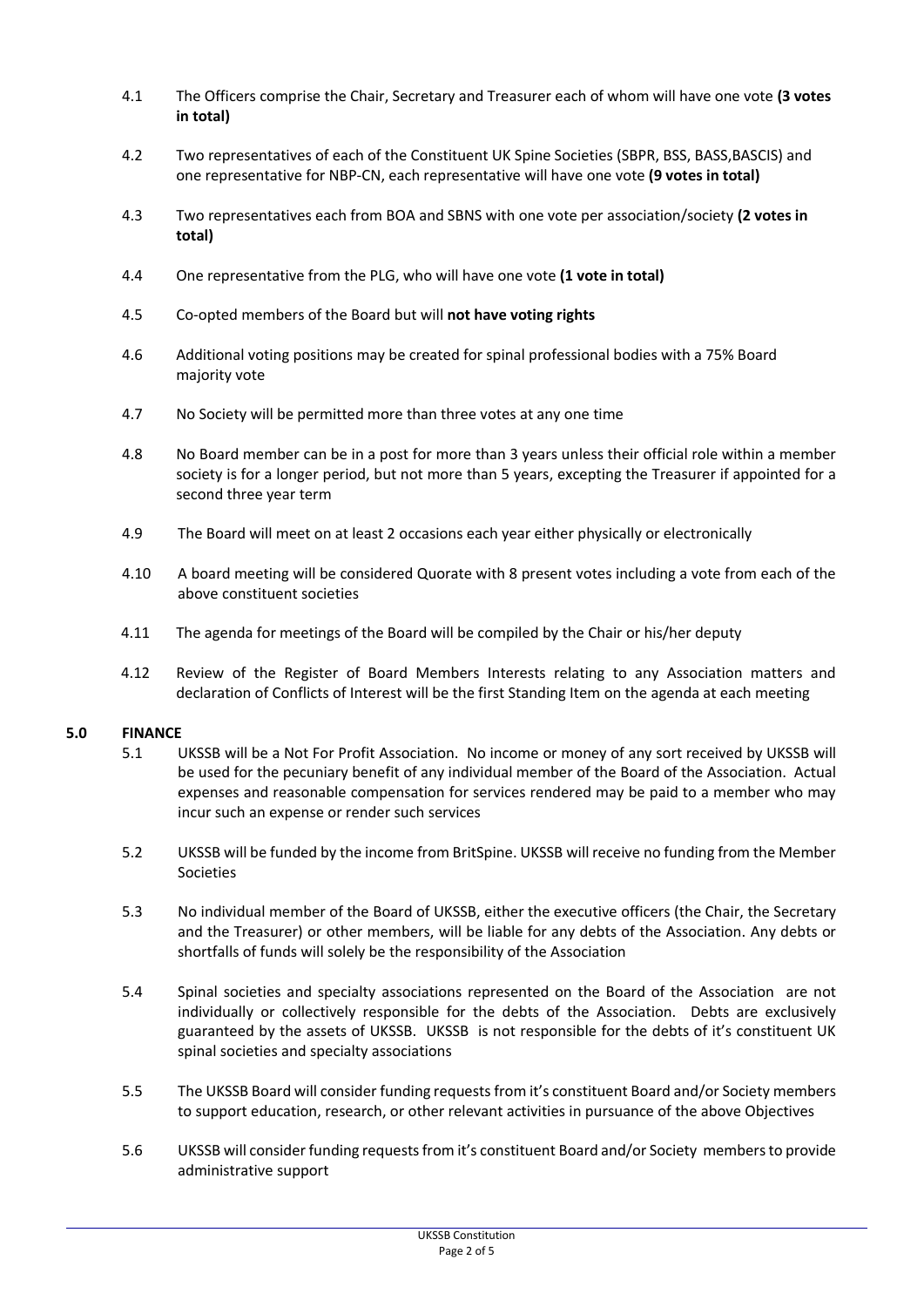- 5.7 The business of UKSSB will be conducted in, and the financial accounts will be made up to, a year ending on 31st December
- 5.8 The income and property of UKSSB will be applied solely towards the promotion of the objectives of the Association. No portion thereof will be paid or transferred, directly or indirectly, by way of dividend bonus, or otherwise by way of profit to the members of the Board of the Association provided that nothing will prevent the payment in good faith of reasonable and proper remuneration and out-of-pocket expenses to any Officer or servant of the Association or to any member of the Board of UKSSB in return for any services actually rendered to the Association. Nor will this prevent the payment of interest at a rate not exceeding 3% above the prevailing Bank of England Base Rate per annum on money lent, or reasonable and proper rent for premises let by any member of the Board of the Association
- 5.9 The UKSSB accounts will be prepared by a qualified accountant and verified each year by an independent examiner, not being a member of Board of UKSSB, appointed by the Board and confirmed at the General Meeting held during BritSpine. The report of the independent examiner will be published with the Association's annual report and statement of accounts
- 5.10 The Treasurer will keep account of all monies received and expended on account of the Association. A bank account will be maintained in the name of UKSSB. Cheques drawn upon the said account will require to be signed by an authorised member of the Board
- 5.11 The Treasurer will ensure that sufficient funds are maintained in the Association bank account to meet all liabilities with respect to contracted BritSpine meetings, and the association running costs over the 2 year BritSpine cycle
- 5.12 Divestment of excess funds beyond those required under clause 5.11 may be considered by the Board in keeping with clauses 5.5 & 5.6 in-keeping with the prevailing profit-distribution formula as published at the AGM

## **6.0 GOVERNING BODY**

The affairs of UKSSB will be managed by its Board

## **7.0 OFFICERS**

- 7.1 The Officers of the UKSSB will be:
	- **.** Chair
	- Secretary
	- Treasurer
	- Two representatives of each of the Constituent United Kingdom Spine Societies (SBPR, BSS, BASS, BASCIS)
	- One representitive from the NBP-CN
	- Up to two representatives each from BOA and SBNS
	- One representative from PLG
- 7.2 No Board member can be in a post for more than 3 years unless their official role within a member society is for a longer period, but not more than 5 years (except the Treasurer, see Point 7.4)
- 7.3 Board officers will be appointed following advertisement of the post 12 months in advance of demission of the incumbent

Suitable candidates will be sought via the above Constituent Societies and short-listed for interview by the Board

Outcome of the interview will be made available to the Board, and appointment will be via an election of the Board Officers

The incumbent officer will not participate in the process to appoint their successor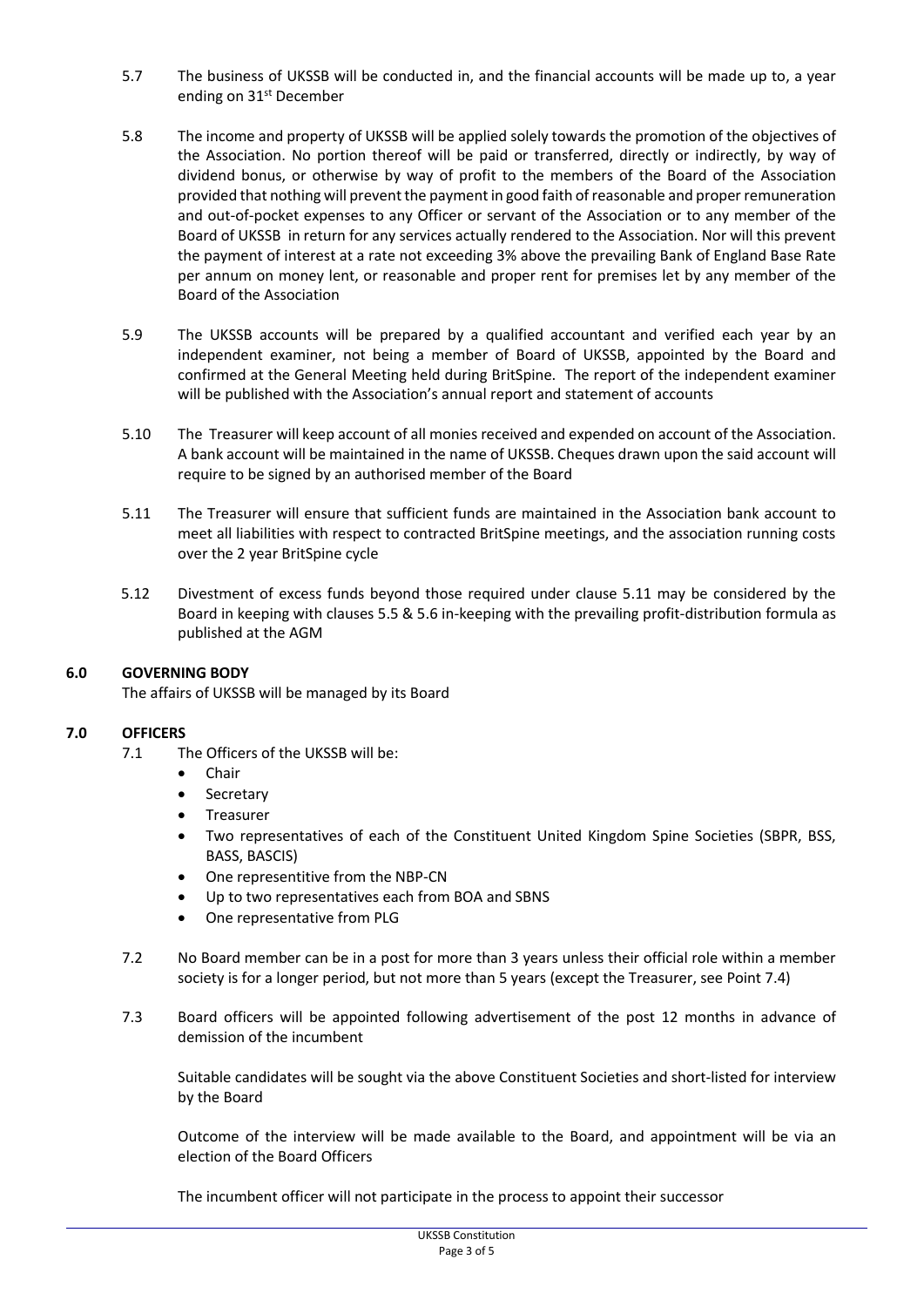#### 7.4 **Chair**

The Chair will undertake the duties as set out in the prevailing role description held by the Association and changed by the Board as required

The Chair will be appointed for a three year term

The post will be advertised 12 months before the date of demission

If not already an existing Board member, the Chair-Elect once appointed will be a co-opted member of the Board until succeeding the incumbent Chair on demission

The demitting Chair may be invited at the Board's discretion to remain in an advisory capacity as a co-opted member for 12 months from the date of demission

The Chair, or in his/her absence, an Officer elected by the meeting, will preside at Committee meetings and will have a casting vote

Other Officers will support the Chair in the execution of his/her duties and responsibilities and will act for the Chair in his/her absence or disability

#### 7.5 **Secretary to the Board**

The Secretary to the Board will be appointed for a three year term. The post will be advertised 12 months before the date of demission.

The Secretary will undertake the duties as set out in the prevailing role description held by the Association and changed by the Board as required

#### 7.6 **Treasurer**

The Treasurer will be appointed by the Board for an initial term of up to 3 years. This will be renewable once at the discretion of the Board

The Treasurer will undertake the duties as set out in the prevailing role description held by the Association and changed by the Board as required

7.7 Any member of the Board who ceases to be a member of either BASS, BSS, SBPR or BASCIS will automatically cease to hold office

#### **8.0 GENERAL MEETINGS**

- 8.1 A General Meeting of the Association will be held on every occasion of BritSpine. A quorum will be 4 Board members and 30 other members of BASS, BSS, SBPR, BASCIS and NBP-CN. Every attending Society member present will be eligible to a non-binding vote. Notice of General Meetings will be advertised on the UKSSB website at least three months in advance
- 8.2 An Extraordinary General Meeting may be called by any member of the Board, in exceptional circumstances. The petition must state the reasons for the meeting and be signed by the petitioner. The quorum at such a meeting will be 4 Board members and the Chair in attendance and 30 other members of BASS, BSS, SBPR, BASCIS and NBP-CN. Following discussion at the EGM the Board will vote on the petition
- 8.3 The business of the General Meeting will be:
	- 8.3.1 To receive apologies for absence
	- 8.3.2 To receive notification of conflicts of interest from the Board and members
	- 8.3.3 To review and agree the contents of the minutes of the previous General Meeting
	- 8.3.4 To receive a report from the Chair of the Board
	- 8.3.5 To receive written reports with relevant information to other spine societies from BASS, BSS, SBPR, BASCIS, NBP-CN, BOA & SBNS.
	- 8.3.6 To receive results of elections of Board members, Chairs of sub-committees and Representatives